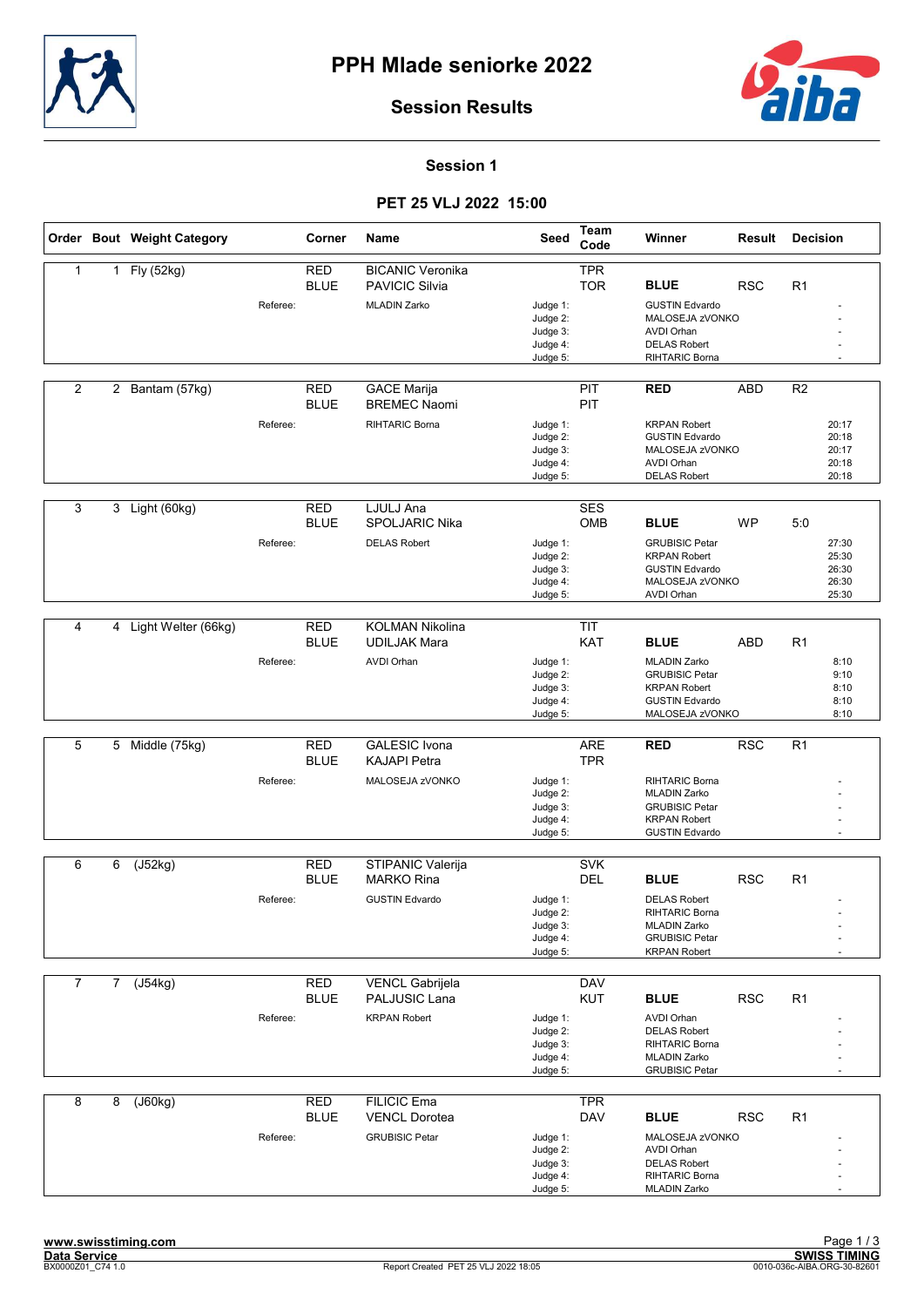



#### Session 1

## PET 25 VLJ 2022 15:00

|    |    | Order Bout Weight Category |          | Corner                    | Name                                                                   | Seed                                                     | Team<br>Code             | Winner                                                                                                                        | Result     | <b>Decision</b>                                  |
|----|----|----------------------------|----------|---------------------------|------------------------------------------------------------------------|----------------------------------------------------------|--------------------------|-------------------------------------------------------------------------------------------------------------------------------|------------|--------------------------------------------------|
| 9  | 9  | (J63kg)                    | Referee: | <b>RED</b><br><b>BLUE</b> | <b>VUGRINEC Valerija</b><br>STEKO Mariela<br><b>MLADIN Zarko</b>       | Judge 1:<br>Judge 2:<br>Judge 3:<br>Judge 4:<br>Judge 5: | <b>THO</b><br>PZ         | <b>BLUE</b><br><b>GUSTIN Edvardo</b><br>MALOSEJA zVONKO<br><b>AVDI Orhan</b><br><b>DELAS Robert</b><br><b>KRPAN Robert</b>    | <b>RSC</b> | R1                                               |
| 10 | 10 | (J75kg)                    | Referee: | RED<br><b>BLUE</b>        | <b>BOGOVIC Paulina</b><br><b>KOVACIC Lana</b><br>RIHTARIC Borna        | Judge 1:<br>Judge 2:<br>Judge 3:<br>Judge 4:<br>Judge 5: | <b>THO</b><br><b>INF</b> | <b>RED</b><br><b>KRPAN Robert</b><br><b>GUSTIN Edvardo</b><br>MALOSEJA zVONKO<br><b>AVDI Orhan</b><br><b>DELAS Robert</b>     | WP         | 5:0<br>30:25<br>30:25<br>30:27<br>30:24<br>30:27 |
| 11 | 11 | (J80kg)                    | Referee: | RED<br><b>BLUE</b>        | <b>BOZAK Julija</b><br><b>KRMPOTIC Nikolina</b><br><b>DELAS Robert</b> | Judge 1:<br>Judge 2:<br>Judge 3:<br>Judge 4:<br>Judge 5: | <b>THO</b><br><b>SEN</b> | <b>BLUE</b><br><b>GRUBISIC Petar</b><br><b>KRPAN Robert</b><br><b>GUSTIN Edvardo</b><br>MALOSEJA zVONKO<br><b>AVDI Orhan</b>  | <b>RSC</b> | R1                                               |
| 12 | 12 | (K42kg)                    | Referee: | <b>RED</b><br><b>BLUE</b> | ZAJA Ema Andela<br><b>BILEN Lejla</b><br><b>AVDI Orhan</b>             | Judge 1:<br>Judge 2:<br>Judge 3:<br>Judge 4:<br>Judge 5: | PIT<br><b>TPR</b>        | <b>RED</b><br><b>MLADIN Zarko</b><br><b>GRUBISIC Petar</b><br><b>KRPAN Robert</b><br><b>GUSTIN Edvardo</b><br>MALOSEJA zVONKO | <b>RSC</b> | R1                                               |
| 13 | 13 | (K46kg)                    | Referee: | <b>RED</b><br><b>BLUE</b> | <b>GOVEDIC Nikolina</b><br><b>MISE Morena</b><br>MALOSEJA zVONKO       | Judge 1:<br>Judge 2:<br>Judge 3:<br>Judge 4:<br>Judge 5: | <b>THO</b><br>PIT        | <b>RED</b><br>RIHTARIC Borna<br><b>MLADIN Zarko</b><br><b>GRUBISIC Petar</b><br><b>KRPAN Robert</b><br><b>GUSTIN Edvardo</b>  | <b>RSC</b> | R1                                               |
| 14 | 14 | (K51kg)                    | Referee: | <b>RED</b><br><b>BLUE</b> | STEKO Valeria<br>PUSTAJ SIMIC Petra<br><b>GUSTIN Edvardo</b>           | Judge 1:<br>Judge 2:<br>Judge 3:<br>Judge 4:<br>Judge 5: | PZ<br><b>TIT</b>         | <b>RED</b><br><b>DELAS Robert</b><br>RIHTARIC Borna<br><b>MLADIN Zarko</b><br><b>GRUBISIC Petar</b><br><b>KRPAN Robert</b>    | <b>WP</b>  | 5:0<br>30:26<br>30:26<br>30:27<br>30:27<br>30:26 |
| 15 | 15 | (K54kg)                    | Referee: | <b>RED</b><br><b>BLUE</b> | <b>BOTICA Mia</b><br><b>JUKICIC Ana</b><br><b>KRPAN Robert</b>         | Judge 1:<br>Judge 2:<br>Judge 3:<br>Judge 4:<br>Judge 5: | <b>RAD</b><br><b>BRO</b> | <b>BLUE</b><br><b>AVDI Orhan</b><br><b>DELAS Robert</b><br>RIHTARIC Borna<br><b>MLADIN Zarko</b><br><b>GRUBISIC Petar</b>     | <b>RSC</b> | R <sub>1</sub>                                   |
| 16 | 16 | (K64kg)                    | Referee: | <b>RED</b><br><b>BLUE</b> | <b>HORVAT Karin</b><br>STAJCER Agata                                   | Judge 1:<br>Judge 2:                                     | <b>THO</b><br>KUT        | <b>BLUE</b>                                                                                                                   | <b>ABD</b> | R <sub>1</sub>                                   |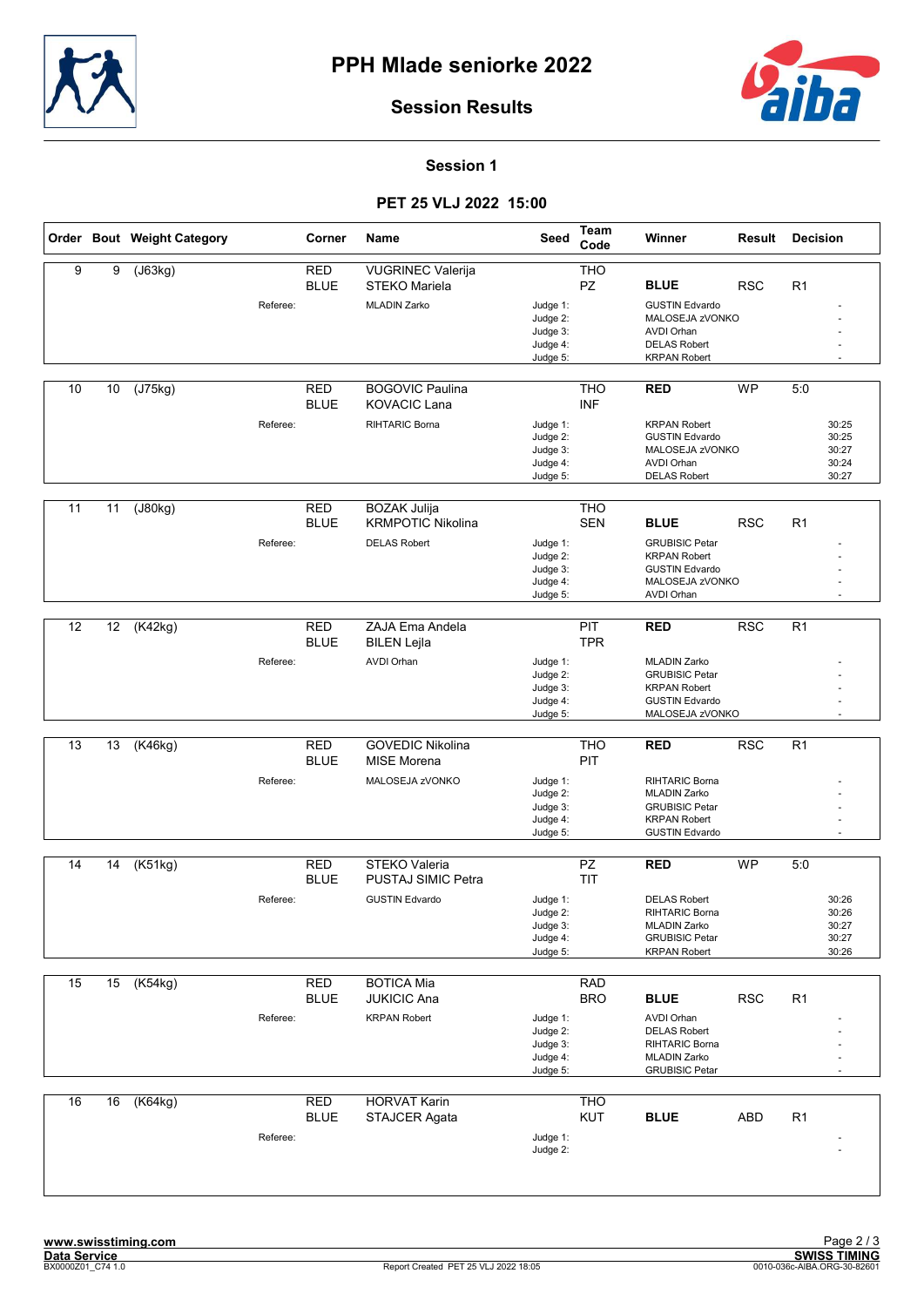



#### Session 1

### PET 25 VLJ 2022 15:00

|    |    | Order Bout Weight Category |          | Corner                    | <b>Name</b>                                      | <b>Seed</b>                                              | <b>Team</b><br>Code      | Winner                                                                                                          | Result     | <b>Decision</b>                           |
|----|----|----------------------------|----------|---------------------------|--------------------------------------------------|----------------------------------------------------------|--------------------------|-----------------------------------------------------------------------------------------------------------------|------------|-------------------------------------------|
| 17 | 17 | (K70kg)                    |          | <b>RED</b><br><b>BLUE</b> | <b>MARKANJEVIC Klara</b><br><b>HORVAT Lorena</b> |                                                          | <b>OTC</b><br><b>THO</b> | <b>BLUE</b>                                                                                                     | <b>ABD</b> | R <sub>1</sub>                            |
|    |    |                            | Referee: |                           | <b>MLADIN Zarko</b>                              | Judge 1:<br>Judge 2:<br>Judge 3:<br>Judge 4:<br>Judge 5: |                          | <b>GUSTIN Edvardo</b><br>MALOSEJA zVONKO<br><b>AVDI Orhan</b><br><b>DELAS Robert</b><br>RIHTARIC Borna          |            |                                           |
| 18 | 18 | (K71kg)                    |          | <b>RED</b><br><b>BLUE</b> | <b>BRNIC Dorotea</b><br><b>KUKURIC Anamarija</b> |                                                          | <b>GRO</b><br><b>TPR</b> | <b>BLUE</b>                                                                                                     | <b>WP</b>  | 3:2                                       |
|    |    |                            | Referee: |                           | <b>RIHTARIC Borna</b>                            | Judge 1:<br>Judge 2:<br>Judge 3:<br>Judge 4:<br>Judge 5: |                          | <b>KRPAN Robert</b><br><b>GUSTIN Edvardo</b><br>MALOSEJA zVONKO<br><b>AVDI Orhan</b><br><b>DELAS Robert</b>     |            | 30:27<br>28:29<br>28:29<br>28:29<br>29:28 |
| 19 | 19 | (M44kg)                    |          | <b>RED</b><br><b>BLUE</b> | <b>ZAKONOVIC Linda</b><br><b>UGRIN Paola</b>     |                                                          | PIT<br><b>GRO</b>        | <b>RED</b>                                                                                                      | <b>RSC</b> | R1                                        |
|    |    |                            | Referee: |                           | <b>DELAS Robert</b>                              | Judge 1:<br>Judge 2:<br>Judge 3:<br>Judge 4:<br>Judge 5: |                          | <b>GRUBISIC Petar</b><br><b>KRPAN Robert</b><br><b>GUSTIN Edvardo</b><br>MALOSEJA zVONKO<br>AVDI Orhan          |            |                                           |
| 20 | 20 | (M54kg)                    |          | <b>RED</b><br><b>BLUE</b> | ZADRAVEC Tia<br><b>FRANJIC Chiara</b>            |                                                          | <b>CAK</b><br><b>TPR</b> | <b>RED</b>                                                                                                      | <b>RSC</b> | R1                                        |
|    |    |                            | Referee: |                           | <b>AVDI Orhan</b>                                | Judge 1:<br>Judge 2:<br>Judge 3:<br>Judge 4:<br>Judge 5: |                          | <b>MLADIN Zarko</b><br><b>GRUBISIC Petar</b><br><b>KRPAN Robert</b><br><b>GUSTIN Edvardo</b><br>MALOSEJA zVONKO |            |                                           |

| l LEGEND            |                     |    |              |                                      |                       |           |               |                             |
|---------------------|---------------------|----|--------------|--------------------------------------|-----------------------|-----------|---------------|-----------------------------|
| <b>ABD</b>          | Abandon             | Rn | Round number | <b>RSC</b>                           | Referee Stops Contest | <b>WP</b> | Win on points |                             |
|                     |                     |    |              |                                      |                       |           |               |                             |
|                     | www.swisstiming.com |    |              |                                      |                       |           |               | Page 3/3                    |
| <b>Data Service</b> |                     |    |              |                                      |                       |           |               | <b>SWISS TIMING</b>         |
| BX0000Z01 C74 1.0   |                     |    |              | Report Created PET 25 VLJ 2022 18:05 |                       |           |               | 0010-036c-AIBA.ORG-30-82601 |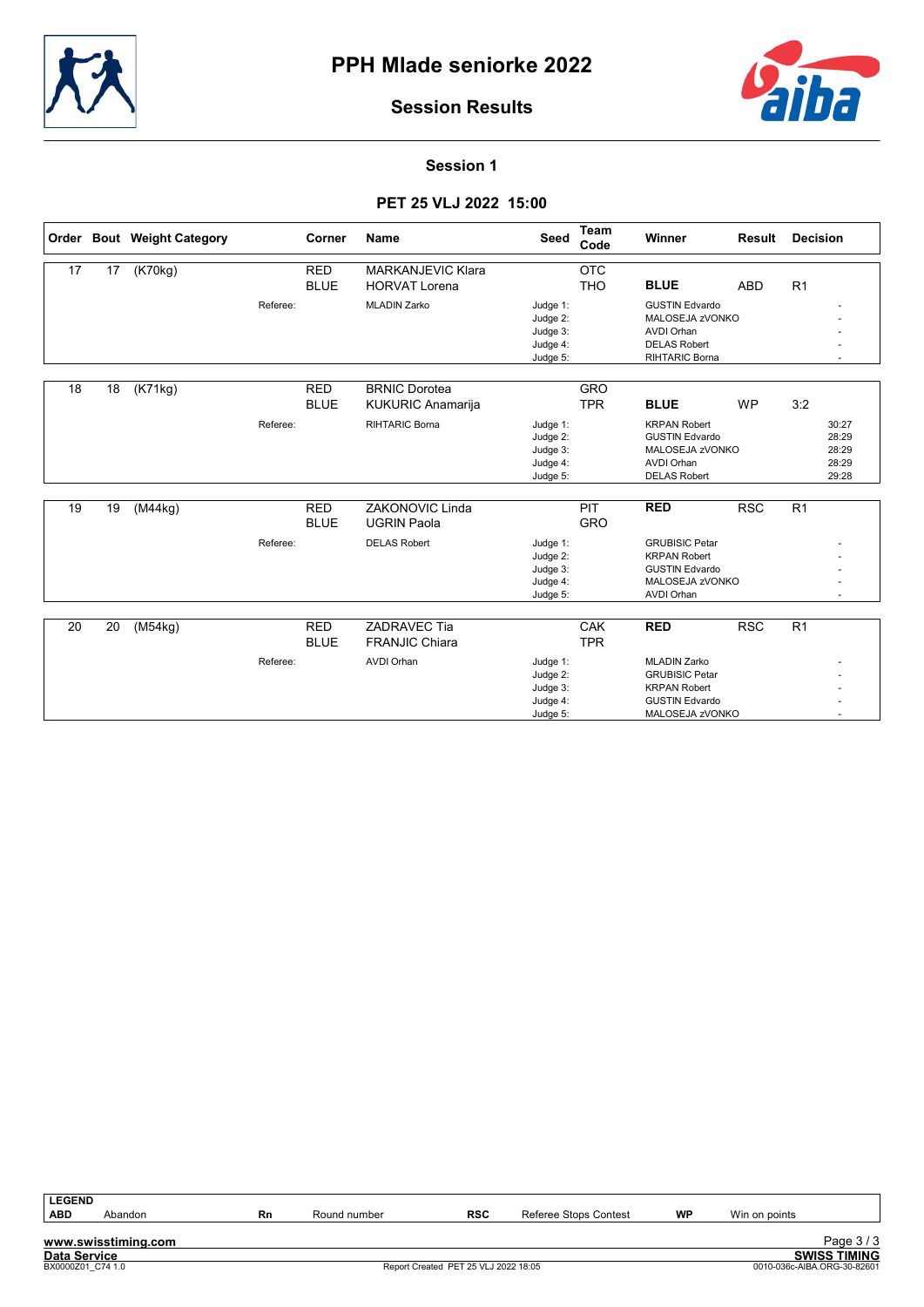



### Session 4

|                |                 | Order Bout Weight Category |          | Corner                    | <b>Name</b>                               | Seed                                                     | <b>Team</b><br>Code | Winner                                                                                                            | <b>Result</b> | <b>Decision</b> |                                           |
|----------------|-----------------|----------------------------|----------|---------------------------|-------------------------------------------|----------------------------------------------------------|---------------------|-------------------------------------------------------------------------------------------------------------------|---------------|-----------------|-------------------------------------------|
| 1              | 21              | $\overline{(J54kg)}$       |          | <b>RED</b><br><b>BLUE</b> | RADIKOVIC Roberta<br><b>PALJUSIC Lana</b> |                                                          | CAK<br><b>KUT</b>   | <b>RED</b>                                                                                                        | <b>WP</b>     | 5:0             |                                           |
|                |                 |                            | Referee: |                           | MALOSEJA zVONKO                           | Judge 1:<br>Judge 2:<br>Judge 3:<br>Judge 4:<br>Judge 5: |                     | <b>MLADIN Zarko</b><br><b>AVDI Orhan</b><br><b>KRPAN Robert</b><br><b>GRUBISIC Petar</b><br><b>DELAS Robert</b>   |               |                 | 29:28<br>30:26<br>29:28<br>29:28<br>30:27 |
| $\overline{2}$ | 22              | (J75kg)                    |          | <b>RED</b>                | <b>KUKLJAN Mihaela</b>                    |                                                          | <b>TPR</b>          |                                                                                                                   |               |                 |                                           |
|                |                 |                            |          | <b>BLUE</b>               | <b>BOGOVIC Paulina</b>                    |                                                          | <b>THO</b>          | <b>BLUE</b>                                                                                                       | <b>RSC</b>    | R1              |                                           |
|                |                 |                            | Referee: |                           | <b>DELAS Robert</b>                       | Judge 1:<br>Judge 2:<br>Judge 3:<br>Judge 4:<br>Judge 5: |                     | <b>RIHTARIC Borna</b><br><b>MLADIN Zarko</b><br><b>AVDI Orhan</b><br><b>KRPAN Robert</b><br><b>GRUBISIC Petar</b> |               |                 |                                           |
| 3              | $\overline{23}$ | (J80kg)                    |          | <b>RED</b>                | <b>LOPAC Nika</b>                         |                                                          | <b>SEN</b>          | <b>RED</b>                                                                                                        | RSC           | R1              |                                           |
|                |                 |                            |          | <b>BLUE</b>               | <b>KRMPOTIC Nikolina</b>                  |                                                          | <b>SEN</b>          |                                                                                                                   |               |                 |                                           |
|                |                 |                            | Referee: |                           | <b>GRUBISIC Petar</b>                     | Judge 1:<br>Judge 2:<br>Judge 3:<br>Judge 4:<br>Judge 5: |                     | <b>GUSTIN Edvardo</b><br><b>RIHTARIC Borna</b><br><b>MLADIN Zarko</b><br><b>AVDI Orhan</b><br><b>KRPAN Robert</b> |               |                 |                                           |
| 4              | 24              | (K54kg)                    |          | <b>RED</b>                | <b>GANIC Ema</b>                          |                                                          | <b>KUT</b>          |                                                                                                                   |               |                 |                                           |
|                |                 |                            |          | <b>BLUE</b>               | <b>JUKICIC Ana</b>                        |                                                          | <b>BRO</b>          | <b>BLUE</b>                                                                                                       | <b>RSC</b>    | R <sub>1</sub>  |                                           |
|                |                 |                            | Referee: |                           |                                           | Judge 1:<br>Judge 2:                                     |                     |                                                                                                                   |               |                 |                                           |
|                |                 |                            |          |                           |                                           |                                                          |                     |                                                                                                                   |               |                 |                                           |
| 5              | 25              | K64kg                      |          | <b>RED</b><br><b>BLUE</b> | <b>SKUPNJAK Lana</b><br>STAJCER Agata     |                                                          | <b>THO</b><br>KUT   | <b>BLUE</b>                                                                                                       | <b>RSC</b>    | R1              |                                           |
|                |                 |                            | Referee: |                           | <b>AVDI Orhan</b>                         | Judge 1:                                                 |                     | <b>DELAS Robert</b>                                                                                               |               |                 |                                           |
|                |                 |                            |          |                           |                                           | Judge 2:<br>Judge 3:                                     |                     | MALOSEJA zVONKO<br><b>GUSTIN Edvardo</b>                                                                          |               |                 |                                           |
|                |                 |                            |          |                           |                                           | Judge 4:<br>Judge 5:                                     |                     | <b>RIHTARIC Borna</b><br><b>MLADIN Zarko</b>                                                                      |               |                 |                                           |

| <b>LEGEND</b>       |                     |            |                                      |           |               |                             |
|---------------------|---------------------|------------|--------------------------------------|-----------|---------------|-----------------------------|
| Rn                  | Round number        | <b>RSC</b> | Referee Stops Contest                | <b>WP</b> | Win on points |                             |
|                     |                     |            |                                      |           |               |                             |
|                     | www.swisstiming.com |            |                                      |           |               | Page 1/1                    |
| <b>Data Service</b> |                     |            |                                      |           |               | <b>SWISS TIMING</b>         |
|                     | BX0000Z04 C74 1.0   |            | Report Created SUB 26 VLJ 2022 14:48 |           |               | 0010-036c-AIBA.ORG-30-82601 |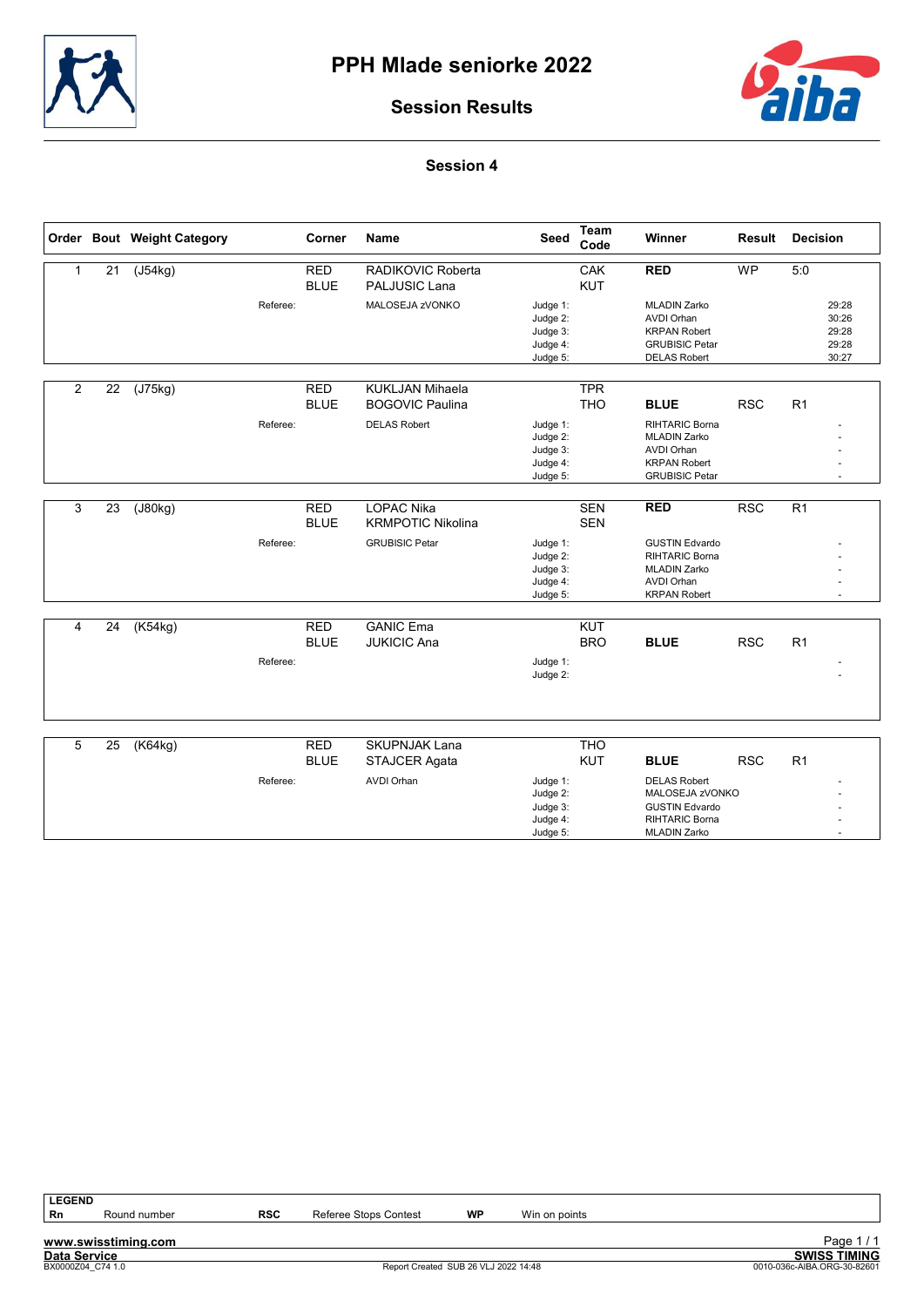

# PPH Mlade seniorke 2022



# Top List

#### As of 2.3.2022.

|      |                         | <b>Fly (52kg)</b> |            |       |                     | Bantam (57kg) |            |
|------|-------------------------|-------------------|------------|-------|---------------------|---------------|------------|
| Rank | Name                    | Seed              | Team       | ∣Rank | <b>Name</b>         | Seed          | Team       |
|      | <b>PAVICIC Silvia</b>   |                   | TOR        |       | <b>GACE Marija</b>  |               | <b>PIT</b> |
|      | <b>BICANIC Veronika</b> |                   | <b>TPR</b> | ີ     | <b>BREMEC Naomi</b> |               | <b>PIT</b> |

|             |                       | Light (60kg) |            |       | Light Welter (66kg)    |      |            |
|-------------|-----------------------|--------------|------------|-------|------------------------|------|------------|
| <b>Rank</b> | Name                  | Seed         | Team       | ∣Rank | Name                   | Seed | Team       |
|             | <b>SPOLJARIC Nika</b> |              | <b>OMB</b> |       | <b>UDILJAK Mara</b>    |      | <b>KAT</b> |
|             | LJULJ Ana             |              | <b>SES</b> |       | <b>KOLMAN Nikolina</b> |      | דוד        |

|       |                      | Middle (75kg) |      |            |       |                          | (J52ka) |      |            |
|-------|----------------------|---------------|------|------------|-------|--------------------------|---------|------|------------|
| ∣Rank | Name                 |               | Seed | Team       | ∣Rank | <b>Name</b>              |         | Seed | Team       |
|       | <b>GALESIC Ivona</b> |               |      | ARE        |       | <b>MARKO Rina</b>        |         |      | <b>DEL</b> |
|       | <b>KAJAPI Petra</b>  |               |      | <b>TPR</b> |       | <b>STIPANIC Valerija</b> |         |      | <b>SVK</b> |

|      | (J54kg)                  |      |            |      | (J60kg)              |      |            |
|------|--------------------------|------|------------|------|----------------------|------|------------|
| Rank | <b>Name</b>              | Seed | ⊤eam       | Rank | Name                 | Seed | Team       |
|      | <b>RADIKOVIC Roberta</b> |      | <b>CAK</b> |      | <b>VENCL Dorotea</b> |      | <b>DAV</b> |
|      | <b>PALJUSIC Lana</b>     |      | KUT        |      | <b>FILICIC Ema</b>   |      | <b>TPR</b> |
|      | <b>VENCL Gabrijela</b>   |      | <b>DAV</b> |      |                      |      |            |

|       |                          | (J63kg) |            |      | (J75kg)                |      |            |
|-------|--------------------------|---------|------------|------|------------------------|------|------------|
| ∣Rank | <b>Name</b>              | Seed    | Team       | Rank | <b>Name</b>            | Seed | Team       |
|       | <b>STEKO Mariela</b>     |         | <b>PZ</b>  |      | <b>BOGOVIC Paulina</b> |      | THO        |
|       | <b>VUGRINEC Valerija</b> |         | <b>THO</b> |      | KUKLJAN Mihaela        |      | TPR        |
|       |                          |         |            |      | <b>KOVACIC Lana</b>    |      | <b>INF</b> |